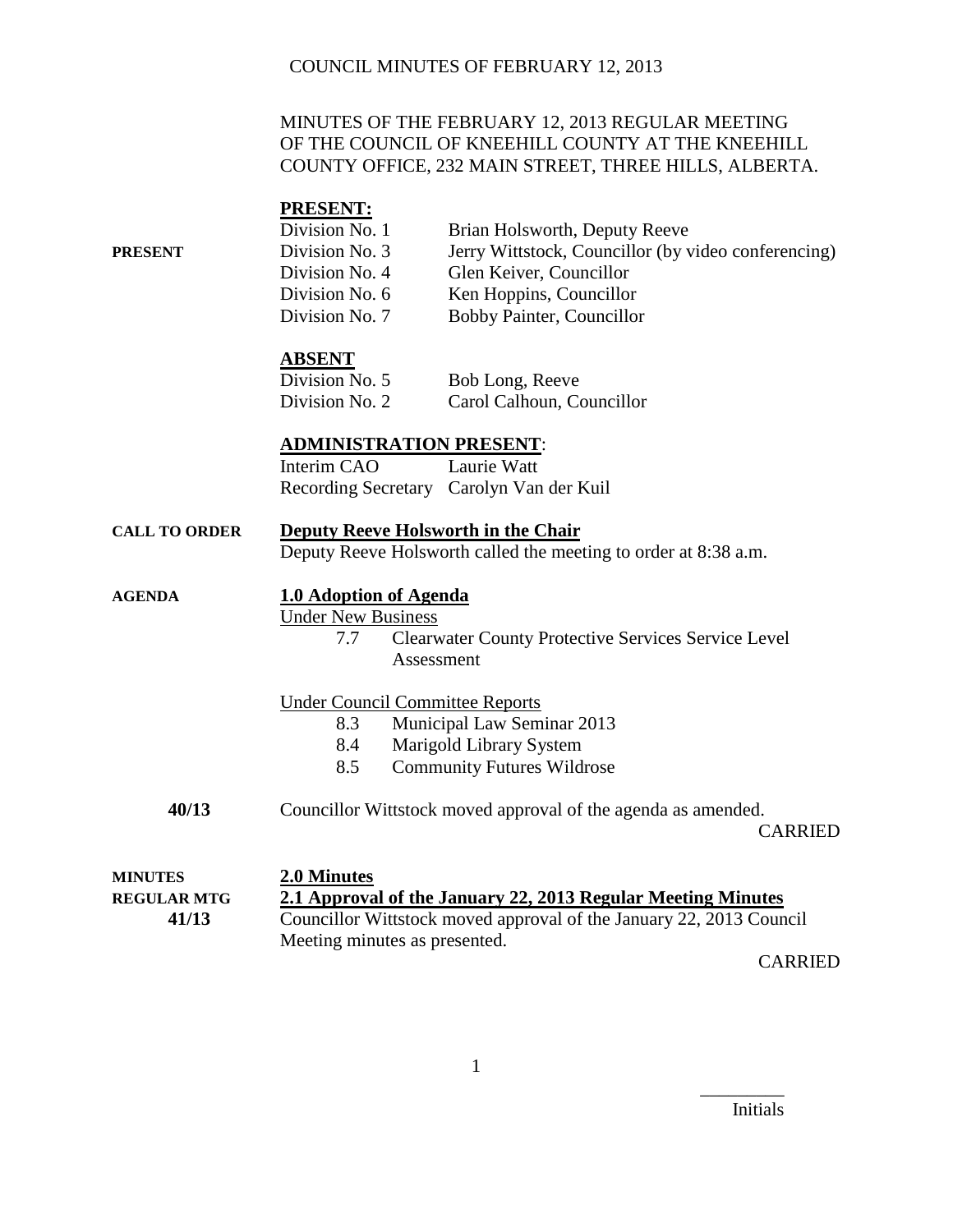| <b>BUSINESS ARISING</b><br><b>CARBON FUEL TNK</b>    | <b>6.0 Business Arising from Previous Minutes</b><br>6.1 Request from Village of Carbon to Install Fuel Tank                                                                                                                                                                                                                                                                                                                                                                                                                                                                                                                                                                                                                      |
|------------------------------------------------------|-----------------------------------------------------------------------------------------------------------------------------------------------------------------------------------------------------------------------------------------------------------------------------------------------------------------------------------------------------------------------------------------------------------------------------------------------------------------------------------------------------------------------------------------------------------------------------------------------------------------------------------------------------------------------------------------------------------------------------------|
| 42/13                                                | Councillor Keiver moved this agenda item be lifted from the table.<br><b>CARRIED</b>                                                                                                                                                                                                                                                                                                                                                                                                                                                                                                                                                                                                                                              |
| 43/13                                                | Councillor Painter moved that Council receive as information.<br><b>CARRIED</b>                                                                                                                                                                                                                                                                                                                                                                                                                                                                                                                                                                                                                                                   |
| <b>BRIDGE PROGRAM</b><br>44/13                       | 6.2 Proposed Changes to the Local Road Bridge Program<br>Councillor Hoppins moved that Council accepts the Kneehill County<br>Administration responses, that will be sent to the Local Road Bridge<br>Program (LRBP) Review Committee, with the addition that the overall<br>Provincial Funding needs to be increased to the LRBP to sustain the<br>program.<br><b>CARRIED</b>                                                                                                                                                                                                                                                                                                                                                    |
| <b>NEW BUSINESS</b><br>45/13                         | <b>7.0 New Business</b><br><b>COMM DISCVRY NGT 7.1 Community Discovery Night</b><br>Councillor Hoppins moved that Council participate in the upcoming<br>Community Discovery Nights as listed:<br>Councillor Wittstock or alternate at the Acme Discovery Night<br>being held on Tuesday, March $12^{th}$ 6:30 p.m. $-8:00$ p.m. at the<br>Acme Community Hall.<br>Councillor Keiver or alternate at the Linden Discovery Night being<br>$\bullet$<br>held on Thursday, March $7th$ 6:30p.m. - 8:00 p.m. at the Linden<br>Cultural Centre.<br>Reeve Long or alternate at the Carbon Discovery Night being held<br>$\bullet$<br>on Tuesday March $5^{th}$ 5:00p.m. $-7:00$ p.m. at the Carbon<br>Community Hall.<br><b>CARRIED</b> |
| <b>PEEWEE B PROV</b><br><b>HOCKEY TOURN</b><br>46/13 | <b>7.3 Hockey Alberta PeeWee "B" Provincial Tournament</b><br>Councillor Wittstock moved that Council authorize the attendance of<br>Reeve Long or designate at the March 22 <sup>nd</sup> Hockey Alberta PeeWee "B":<br>Provincial Tournament Banquet & Opening Ceremonies.                                                                                                                                                                                                                                                                                                                                                                                                                                                      |
|                                                      | <b>CARRIED</b>                                                                                                                                                                                                                                                                                                                                                                                                                                                                                                                                                                                                                                                                                                                    |
| <b>CPIC POLICY</b><br>47/13                          | 7.4 Canadian Police Information Centre (CPIC) Access Policy<br>Councillor Painter moved that Council approve the Canadian Police<br>Information Centre Access Policy #8-19 as presented.<br>$\cap$ a d d it in                                                                                                                                                                                                                                                                                                                                                                                                                                                                                                                    |

CARRIED

2

Initials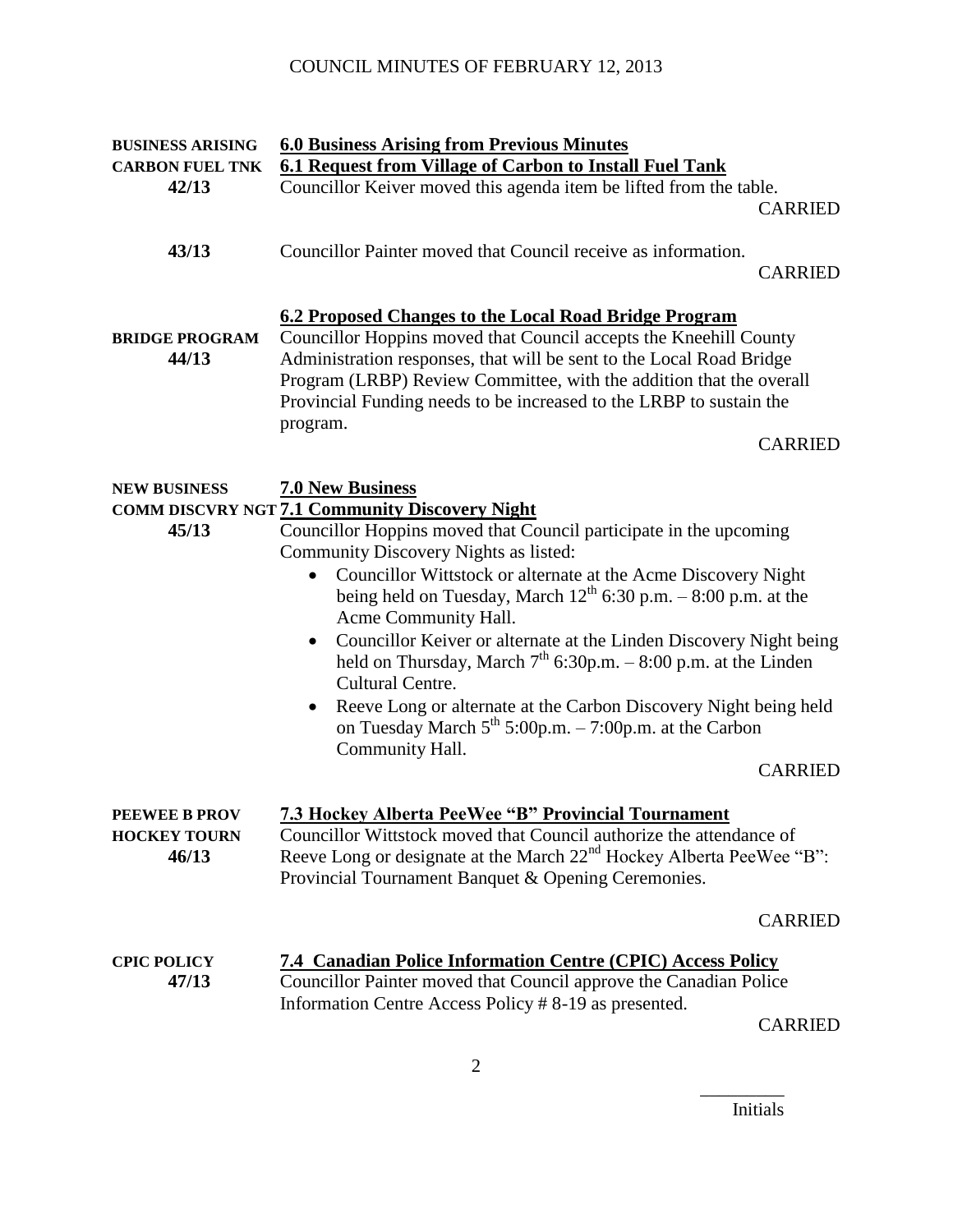The meeting recessed from 8:58 a.m. to 9:02 a.m.

Pete McRae, Director of Operations, Brandy Hay Evans, Operations Executive Assistant and Bowen Clausen, Agricultural Service Board Conservation Fieldman were present when the meeting reconvened.

**OPERATIONS 4.0 Operations 4.1 Operations Summary OPR SUMMARY** Pete McRae presented the Operations Report comprised of Transportation (Roads), Water and Miscellaneous updates.

**48/13** Councillor Painter moved that Council receive the Operations Summary report as presented.

CARRIED

Debi Moon, reporter for The Capital, entered the meeting at 9:05 a.m.

**ENTRANCE SIGNS 4.2 Kneehill County Entrance Signs 49/13** Councillor Hoppins moved that Council approves the purchase of ten (10) Kneehill County entrance signs from Sign Design and installation to be completed by Kneehill County Staff.

CARRIED

**ROADSIDE MOW 4.3 Roadside Mowing**

**50/13** Councillor Hoppins moved that Council approve proposed changes to the Roadside Mowing Program and issue the Request for Proposal on April 1, 2013 and close on May 1, 2013.

CARRIED

Jerry Brett, Senior Planner and Development Officer entered the meeting at 9:30 a.m.

Bowen Clausen left the meeting at 9:39 a.m.

#### **CHURCHILL PUMP 4.4 Churchill Water – Pumphouse – MSI Capital Funding**

**51/13** Deputy Reeve Holsworth moved that Council apply for MSI Capital funding, in the amount of \$ 178,000, to partially fund the Churchill Water Service Area Pumphouse project, with the remainder of the funding to come from Water Reserves.

CARRIED

Initials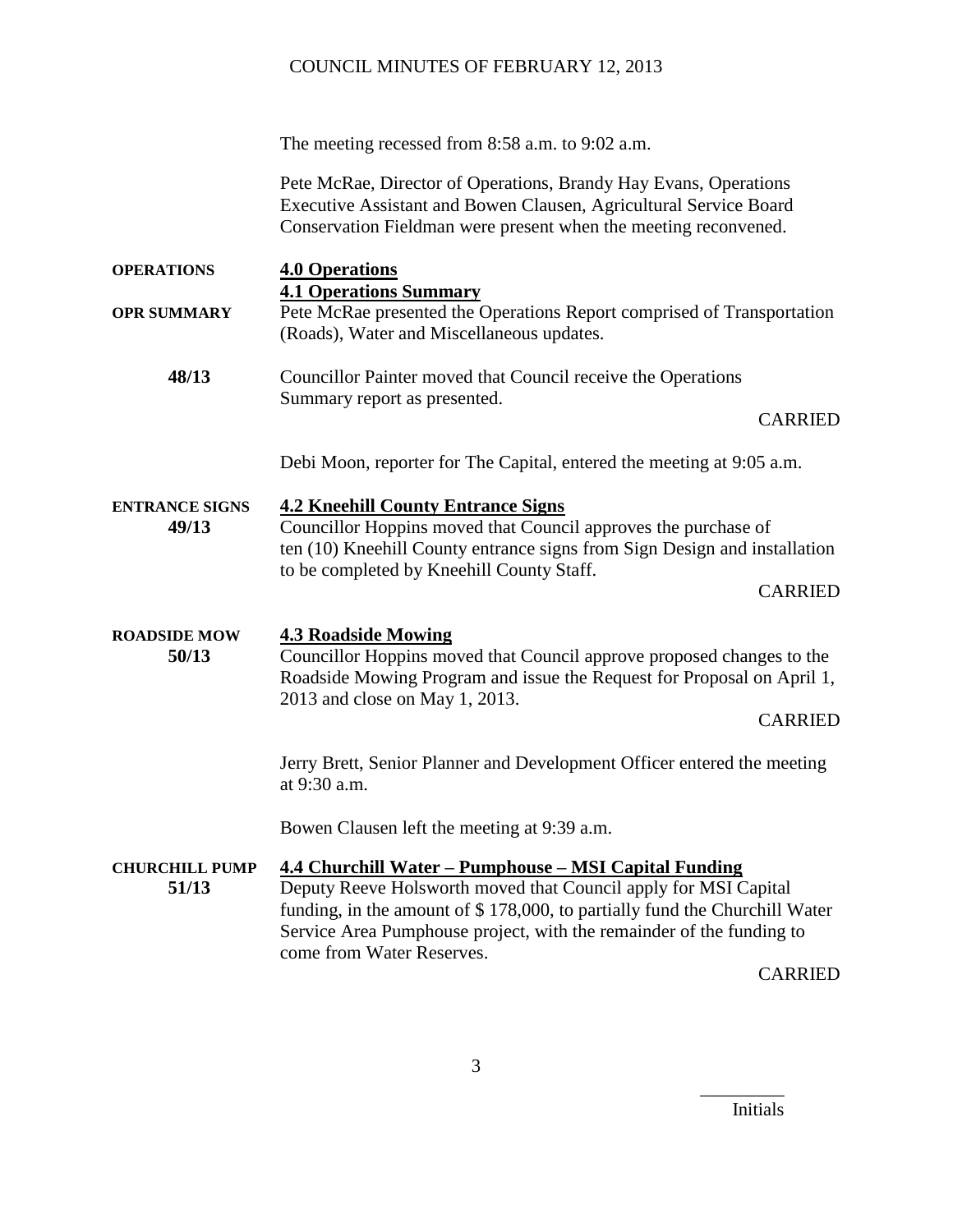| <b>DUST CONTROL</b><br>52/13                   | <b>4.5 Dust Control Program</b><br>Councillor Keiver moved that Council amend the Dust Control Policy #<br>13-4 and the Dust Control – Application of Calcium Chloride Policy #13-<br>4A to state that the advertising for the Dust Control Program be placed in<br>the Three Hills Capital during the months of March and April with the<br>deadline for applications to be the last working day in April at 4:00 p.m.<br><b>CARRIED</b> |
|------------------------------------------------|-------------------------------------------------------------------------------------------------------------------------------------------------------------------------------------------------------------------------------------------------------------------------------------------------------------------------------------------------------------------------------------------------------------------------------------------|
|                                                | Pete McRae, Brandy Hay Evans, and Jerry Brett left the meeting at 9:50<br>a.m.                                                                                                                                                                                                                                                                                                                                                            |
| <b>NEW BUSINES</b><br><b>PAMZ</b><br>53/13     | <b>7.0 New Business Continued</b><br><b>7.5 Parkland Airshed Management Zone (PAMZ)</b><br>Councillor Wittstock moved that Council receive as information.<br><b>CARRIED</b>                                                                                                                                                                                                                                                              |
| <b>COMM GRANTS</b><br>54/13                    | <b>7.6 Community Grants to Non Profit Organizations</b><br>Councillor Painter moved that Council approve the February 2013<br>Community Grants to Non Profit Organizations funding allocations as per<br>the recommendations of the Community Grants Committee.<br><b>CARRIED</b>                                                                                                                                                         |
|                                                | The meeting recessed from 9:52 a.m. to 10:06 a.m.                                                                                                                                                                                                                                                                                                                                                                                         |
|                                                | Dan Luynes and Alan Litster from BDO, were present<br>when the meeting reconvened.                                                                                                                                                                                                                                                                                                                                                        |
| <b>DELGATIONS</b><br><b>BDO AUDIT</b><br>55/13 | <b>3.0 Delegations</b><br><b>3.3 BDO Dunwoody Audit Presentation</b><br>Councillor Hoppins moved that Council go into In-Camera at 10:08 a.m.<br><b>CARRIED</b>                                                                                                                                                                                                                                                                           |
|                                                | Councillor Wittstock, Laurie Watt and Carolyn Van der Kuil left the<br>meeting at this time.                                                                                                                                                                                                                                                                                                                                              |
| 56/13                                          | Councillor Painter moved the meeting out of In-Camera at 10:36 a.m.<br><b>CARRIED</b>                                                                                                                                                                                                                                                                                                                                                     |
|                                                | Councillor Wittstock, Laurie Watt, Carolyn Van der Kuil, Mike Morton,<br>Director of Financial Services, and Will Wolfe, Accounting Supervisor<br>entered the meeting at 10:36 a.m.                                                                                                                                                                                                                                                       |
|                                                | Auditors gave a brief presentation to Council on how to understand and<br>interpret Municipal Financial Statements.                                                                                                                                                                                                                                                                                                                       |

Initials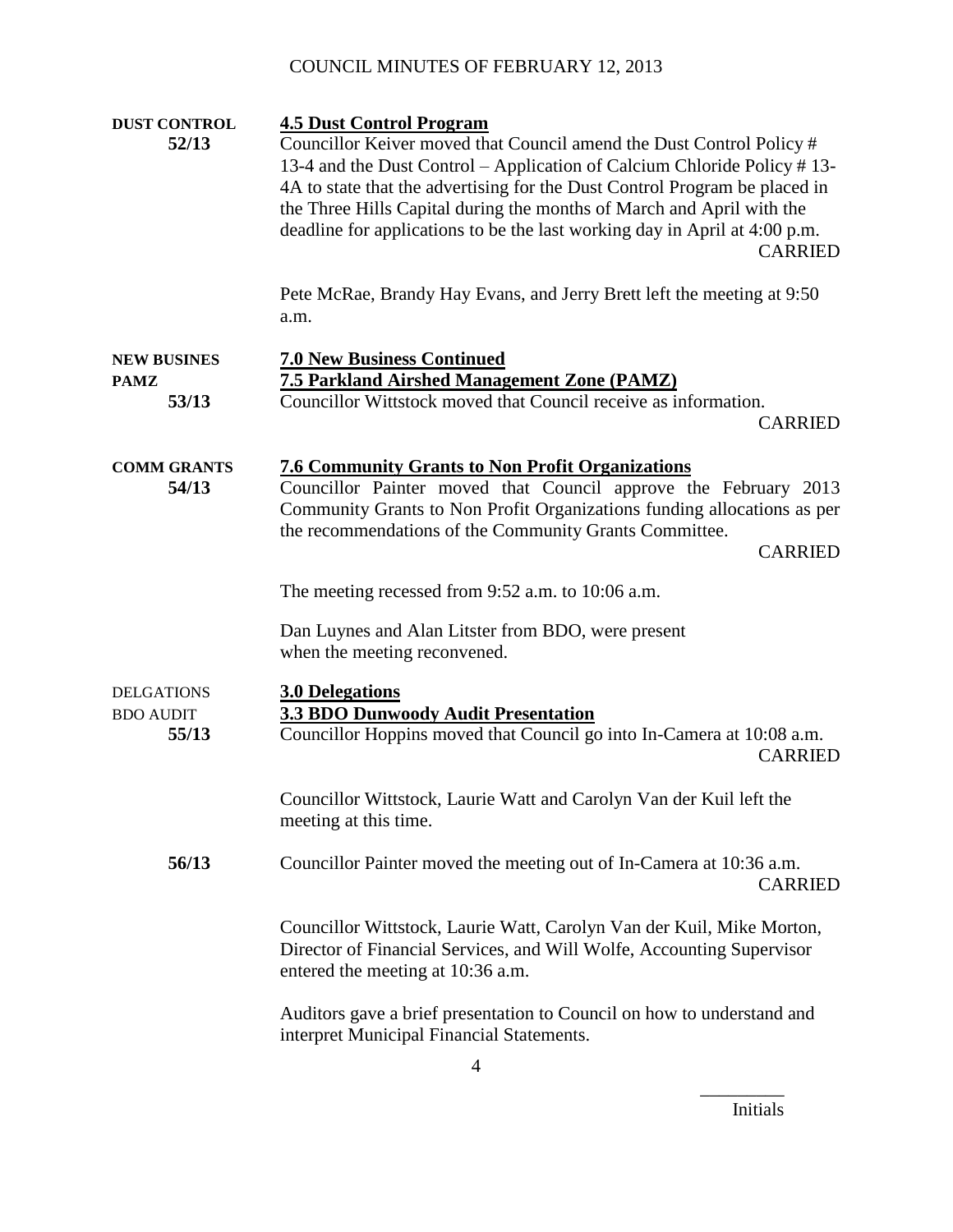Dan Luynes, Allan Litster, Mike Morton and Will Wolfe left the meeting at 11:01 a.m.

Jerry Brett, Senior Planner and Development Officer entered the meeting at 11:02 a.m.

5 **NEW BUSINES 7.0 New Business Continued THILLS ANNEX 7.2 Three Hills Annexation** Jerry Brett gave council a brief update on the Town of Three Hills Annexation proposal. Jerry Brett left the meeting at 11:18 a.m. **CLRWATER CNTY 7.7 Clearwater County Protective Services Service Level Assessment 57/13** Councillor Hoppins moved that Council receive as information. CARRIED **COUNCIL REPORTS 8.0 Council and Committee Reports ASB CONFERNCE 8.1 Agricultural Service Board Winter Conference 2013** - Written report by Councillor Hoppins on the Conference that was held in Edmonton on January 22-15, 2013. **ARB REFRESHER 8.2 Assessment Review Board Refresher Course** – Written report by **COURSE** Councillor Hoppins. **LAW SEMINAR 8.3 Municipal Law Seminar 2013 –** Written report by Councillor Hoppins. **MARIGOLD 8.4 Marigold Library System** – Verbal report by Councillor Keiver on the meeting he attended on January 26, 2013. The Town of Crossfield has now joined the Marigold Library System. **COMM FUTURES 8.5 Community Futures Wildrose** – Verbal report by Deputy Reeve Holsworth. **58/13** Councillor Painter moved that Council receive the Council and Committee Reports as presented. CARRIED **CORRESPONDENCE 9.0 Correspondence Report 59/13** Councillor Wittstock moved that Council receive the Correspondence Report. CARRIED

Initials